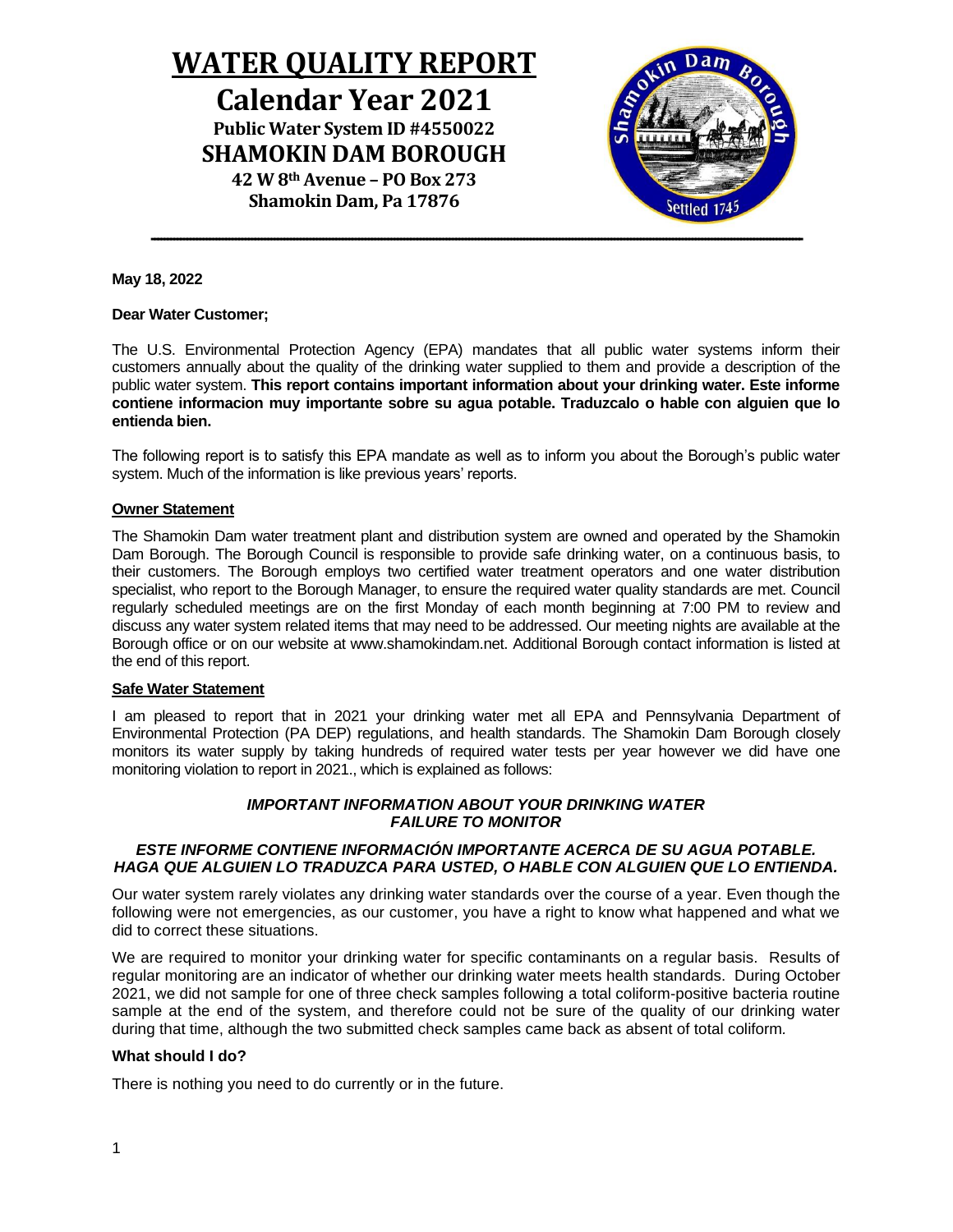The table below lists the contaminant we did not properly test for during the last year, how often we are supposed to sample for total coliform bacteria and how many samples we are supposed to take, how many samples we took, when samples should have been taken, and the date on which follow-up samples were (or will be) taken.

| Contaminant         | <b>Required</b> | Number of | Number of | When all samples | When samples |
|---------------------|-----------------|-----------|-----------|------------------|--------------|
|                     | sampling        | samples   | samples   | should have      | were or will |
|                     | frequency       | reauired  | taken     | been taken       | be taken     |
| Combined<br>Uranium | Every 6 Years   |           |           | 2021             | 2022         |

**What happened?** *We missed the sampling deadline for this contaminate in 2021.* 

**What was done?** *We collected the sample in the 1st quarter of 2022. The result was well below the MCL, and is shown on page (5) of this report.* 

# **Source Water Information**

The Boroughs' water source is the Susquehanna River (DEP Source ID 001) in Snyder County, which is classified as a 'surface type' water supply. Raw (untreated) river water flows by gravity from our intake, located in the Susquehanna River just below the Veteran's Memorial Bridge, to our treatment plant. Surface type waters, like any source water, can be susceptible to contamination. If contamination occurs, public notification may be necessary depending on the severity and the type of contaminate(s). PA DEP closely monitors daily river conditions, and promptly reports any problems which may occur in the river.

# **Source Water Assessment Statement**

A Source Water Protection Assessment of the Susquehanna River, in our watershed area, was completed in 2017 by DEP in conjunction with Spotts, Stevens and McCoy – Engineers and Environmental Consultants. A copy of the Source Water Protection Plan is on file in our office. Any specific questions that you as a consumer may have concerning river conditions can be directed to our regional PA DEP office by calling (570) 327-3636 or see the source water assessment link *<http://www.depgreenport.state.pa.us/elibrary/GetFolder?FolderID=4545>*

# **Contaminants in Your Drinking Water**

Drinking water, including bottled water, may reasonably be expected to contain at least small amounts of some contaminants. The presence of contaminants does not necessarily indicate that the water poses a health risk. The EPA has established drinking water MCL's (maximum contaminant level) for several contaminants. MCL's are the maximum level of a contaminant that can be present in the water and be considered safe. If an MCL is exceeded the public water system must notify the public of the contaminant that is present in the water, and the probable source of the contaminant.

The sources of drinking water (both tap and bottled water) include rivers, lakes, streams, ponds, reservoirs, springs, and wells. As water travels over the surface of the land and through the ground, it dissolves naturally occurring minerals and, in some cases, radioactive material. Water can also pick-up substances resulting from the presence of animal or human activity. Microbial contaminants, such as viruses and bacteria may come from sewage treatment plants, septic systems, agricultural livestock operations, and wildlife. Inorganic contaminants, which include salts and metals, are a result of naturally occurring conditions such as urban runoff, industrial or domestic wastewater discharges, oil and gas production, mining, or farming. Pesticides and herbicides come from a variety of sources such as agriculture, urban storm water runoff, and residential uses. Organic chemical contaminants, including synthetic and volatile organic chemicals are by-products of industrial processes and petroleum production; they can also come from fueling stations, urban storm water runoff, and septic systems. Radioactive type contaminants, which can be naturally occurring, or the result of oil and gas production and mining activities, may also be present in drinking water. To ensure that tap water is safe to drink, EPA prescribes regulations that limit the concentration of certain contaminants in water provided by public water systems. Food and Drug Administration (FDA) regulations establish limits for contaminants in bottled water which must provide the same protection for public health. More information about contaminants and potential health effects can be obtained by calling the EPA Safe Drinking Hotline @ (800-426-4791).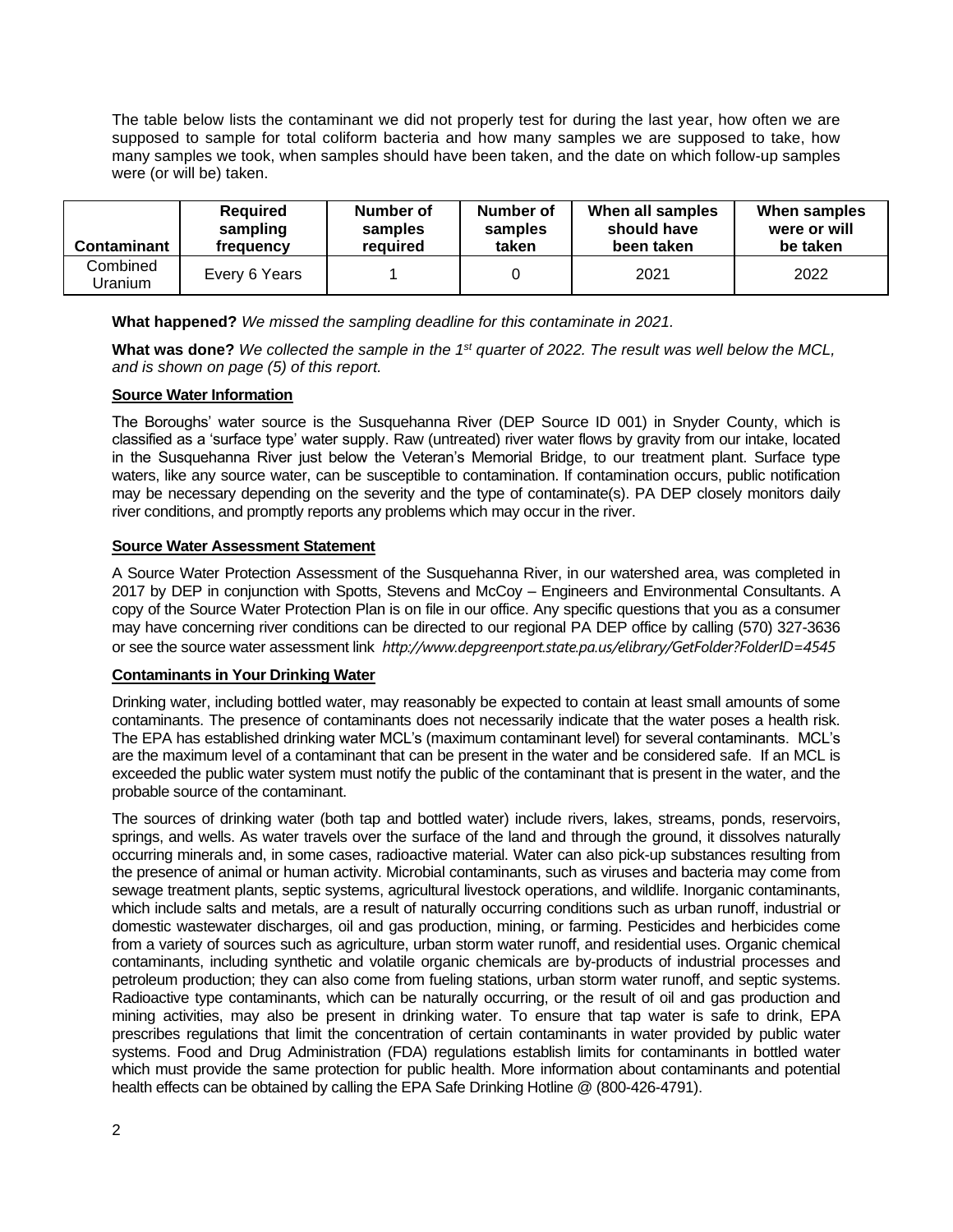# *Information about Lead in Drinking Water*

If present, elevated levels of lead in drinking water can cause serious health problems, especially for pregnant women and young children. The Borough is required by DEP to test for lead (& copper) every three (3) years, the latest being in 2019. The testing was done at twelve (12) locations throughout the system, mostly in residences, and in the (3) sample locations that detected lead and/or copper, the results were well below the allowable limits. In the nine (9) remaining sample locations neither lead or copper was detected. Lead in individual residences drinking water is primarily from materials and components associated with service lines and interior home plumbing. Shamokin Dam Borough is responsible for providing high quality drinking water to you as a customer, but we cannot control the variety of materials used in plumbing components within individual homes, which may contain lead. To minimize the potential of lead exposure in your home you can flush any one of your fixtures for a minimum of 30 seconds before using the water for drinking or cooking, especially if the water has been sitting within your home plumbing system for several hours or days. If for any reason you are concerned about lead in your water, you may choose to have your water independently tested. Information on lead in drinking water, testing methods, and steps you can take to minimize exposure is available from the Safe Drinking Water Hotline or at *<http://www.epa.gov/safewater/lead>*.

# **Contaminant Precautions**

Some people may be more vulnerable to contaminants in drinking water than the general population. Water that is not properly filtered and treated could cause serious illness in immuno-compromised persons such as persons with cancer undergoing chemotherapy, persons who have undergone organ transplants, persons with HIV/AIDS, those with immune system disorders, and some of the elderly population. Infants can be particularly at risk for infections. These people should consult with their health care providers regarding special precautions that maybe appropriate given their condition. EPA/ Centers for Disease Control (CDC) guidelines on appropriate means to lessen the risk of infection by Cryptosporidium and other Microbial contaminants are available again from the Safe Drinking Water Hotline (800-426-4791).

# **Treating Our Water**

Raw (untreated) river water flows by gravity from our intake, located in the Susquehanna River just below the Veteran's Memorial Bridge, to our raw water pumping station located at the north end of the Fabri-Dam Park. The untreated river water is then pumped from the raw water pumping station to our water treatment plant located next to Fiss Run, on the west side of Helen Street.

The treatment plant purification process consists of oxidation, flocculation, sedimentation, filtration, and disinfection.

As the raw river water passes through the treatment plant combinations of carbon, potassium permanganate, aluminum sulfate, polyaluminium chloride, and hydrated lime are added to the untreated river water prior to the flocculation chamber.

The following is a summary of how each chemical works to improve the water quality. Carbon improves the taste and odor of the water and acts as a coagulant aid. Potassium permanganate oxidizes out the soluble iron and manganese present in the river water. Aluminum sulfate, polyaluminium chloride, and lime form a coagulant (a sticky particle) that the turbidity (dirt) in the raw water will attach to and in return the coagulants will help to separate the dirt particles in the flocculation/sedimentation chamber. Once flocculation and sedimentation have occurred, the clearer water is decanted from the top of the sedimentation basin (up-flow Clarifier), chlorinated, and filtered through a mixed media filter. Chemicals added post filtration include fluoride which promotes strong teeth, and Shan-No-Corr (a zinc metaphosphate used for corrosion control which aids in controlling lead and copper levels in the distribution system). Both are added at this point to the filtered water. Finally, the water is disinfected with sodium hypochlorite prior to pumping the now potable water approximately 1.5 miles, and an elevation change of 330 feet, to a four (4)-compartment 1,000,000-gallon concrete enclosed reservoir. The reservoir is located above the current Nissan dealership site on the north side of Sunbury Road.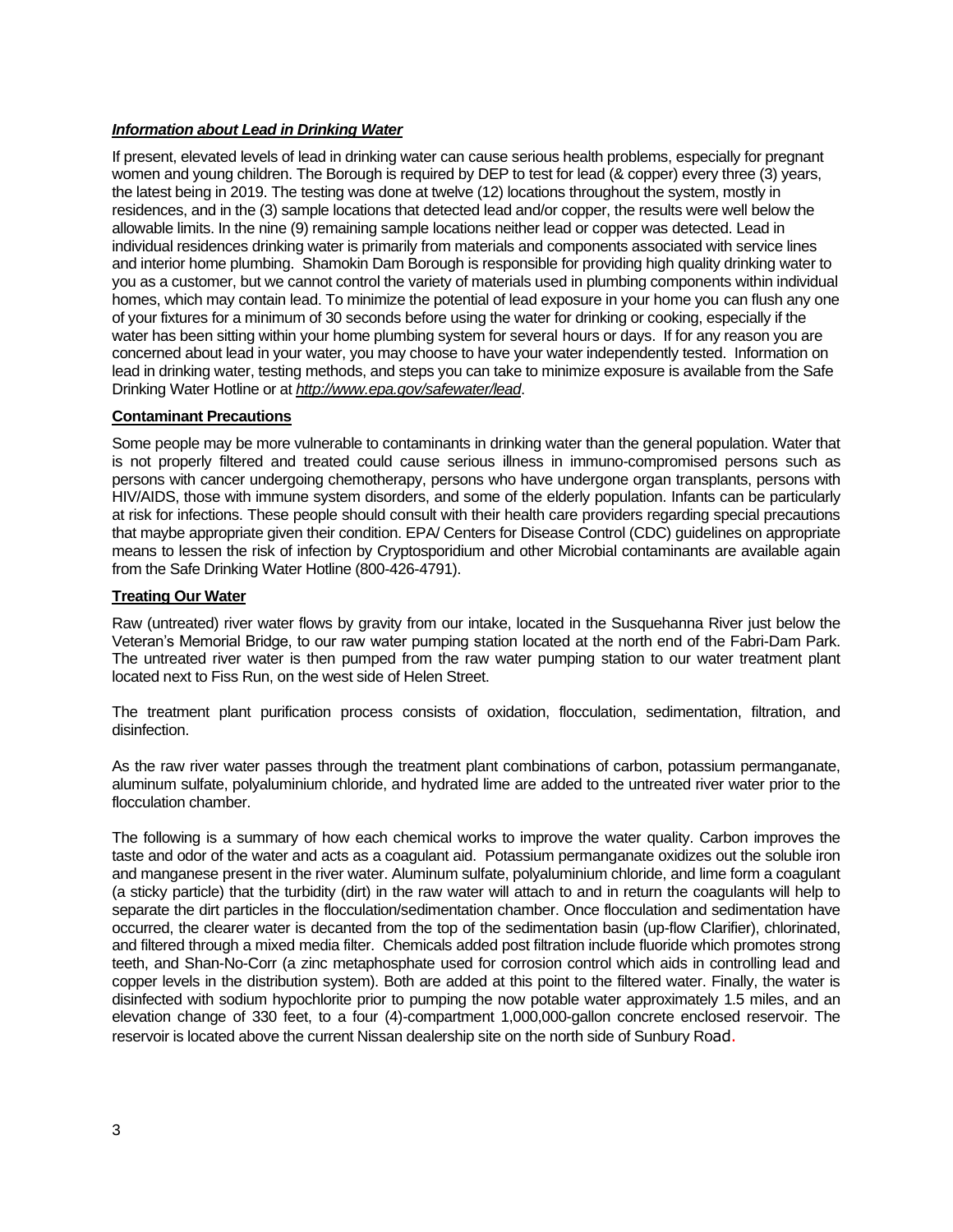# **Average Daily Water Usage & Conservation**

The Borough consumed, through metering (customer use) and the water processing operations, approximately 180,520 gallons of potable water per day in 2020. Under normal river conditions the treatment plant can process 700,000 gallons per day (per our water allocation permit).

# **Conclusion**

The Shamokin Dam Borough strives to provide the maximum level of quality of water to our customers at an affordable price. We ask that anyone observing non-authorized use of water, such as fire hydrants being operated by unauthorized personnel, or if you notice water running down the street where it normally does not run, which could indicate a break in a water main or service line, immediately contact the Borough office or Snyder County Emergency.

Please take a moment to review the attached **2021** testing results and definitions for our system.

If you have any questions regarding this report or would like to tour the Borough water treatment facilities, please contact me at the Borough Office **(570-743-7565)**, stop by the Borough office, or you can attend one of our monthly Borough Council meetings, which are held the first Monday of each month beginning at 7:00 PM in the Borough Council Chambers.

**Sincerely,**

*Edward J. Hovenstine*

**Edward J. Hovenstine Borough Manager**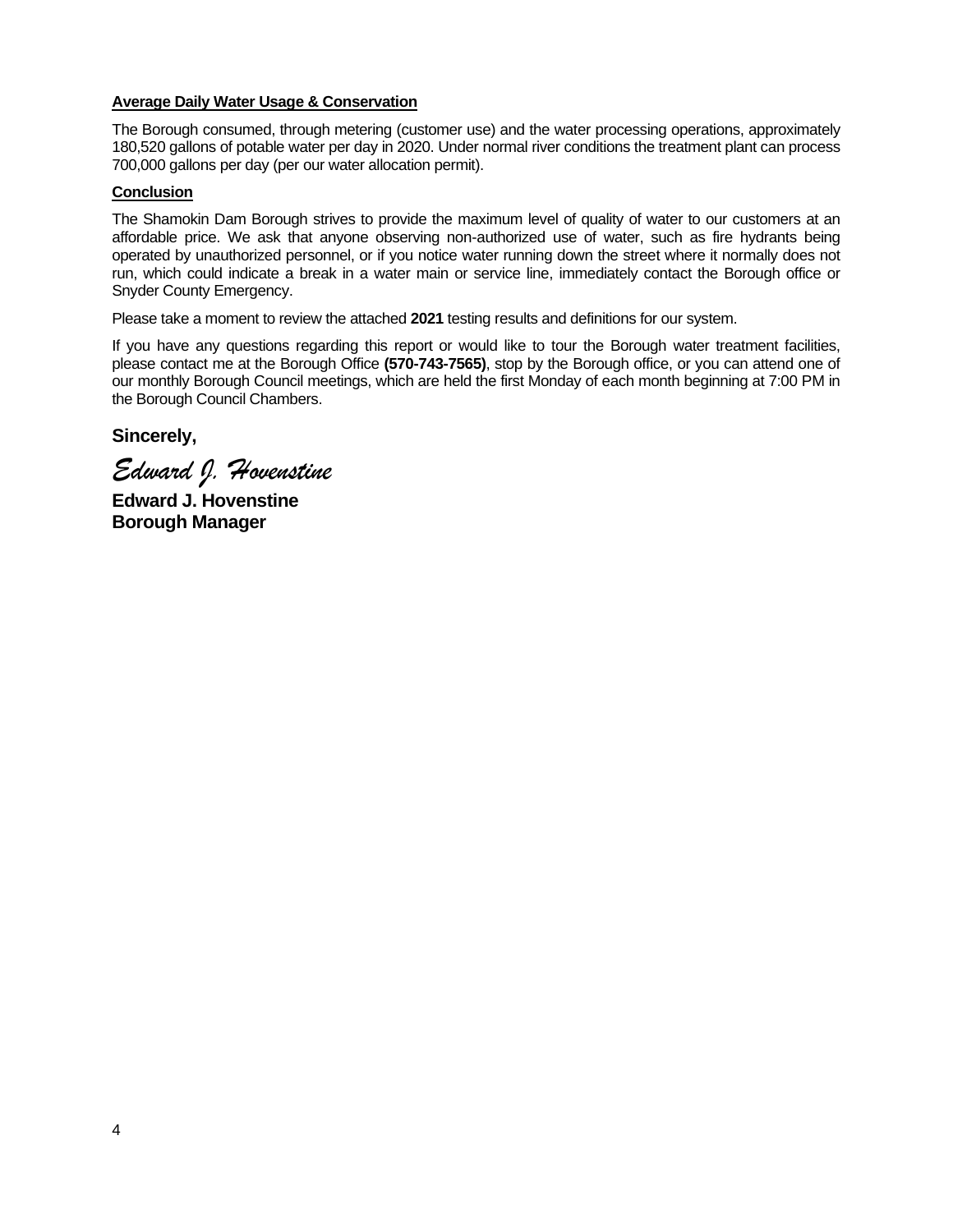| <b>Shamokin Dam Borough - Detected Sample Results - 2021</b>       |                         |                |                    |                         |                            |                                                                                    |  |
|--------------------------------------------------------------------|-------------------------|----------------|--------------------|-------------------------|----------------------------|------------------------------------------------------------------------------------|--|
| <b>Chemical Contaminants</b>                                       |                         |                |                    |                         |                            |                                                                                    |  |
| Contaminant<br>(See Health Effects on Page 6)                      | <b>MCL</b>              | <b>MCLG</b>    | Borough (Avg)      | <b>Range of Detects</b> | <b>Violation Yes/No</b>    | <b>Likely Source of Contaminant</b>                                                |  |
| Barium (IOC) (ppm)                                                 | $\overline{\mathbf{2}}$ | $\overline{2}$ | 0.027              | 0.027                   | No                         | Discharges of drilling wastes, metal refineries and<br>erosion of natural deposits |  |
| Fluoride (IOC) (ppm)                                               | $\overline{2}$          | $\overline{2}$ | 0.75               | $0.68 - 0.82$           | No                         | Water additive, promotes strong teeth.                                             |  |
| Nitrate (ppm)                                                      | 10                      | 10             | 0.550              | 0.550                   | No                         | <b>Runoff from fertilizer use</b>                                                  |  |
| Uranium (ppb)                                                      | 30                      | O              | 0.262              | 0.262                   | No (Failure to<br>Collect) | Erosion of natural deposits present in the<br>environment.                         |  |
| Trihalomethanes (TTHM)(ppb)<br>(See Note #1 below)                 | 80                      | 80             | 25.3<br>(RAA)      | $6.5 - 47.9$            | No (see note #1<br>below)  | <b>Chlorine Byproduct</b>                                                          |  |
| Haloacetic Acids (HAA5)(ppb)<br>(See Note #1 below)                | 60                      | 60             | 40.2<br>(RAA)      | $13.8 - 61.1$           | No (see note #1<br>below)  | <b>Chlorine Byproduct</b>                                                          |  |
| <b>Combined Filter Effluent Turbidity</b>                          | <b>TT</b>               |                | 0.04               | $0.02 - 0.22$           | <b>No</b>                  |                                                                                    |  |
| (NTU) (See notes #2 & #3 below)                                    | <b>TT</b>               | O              | 100%               |                         |                            | Soil run-off                                                                       |  |
| <b>Total Organic Carbons (TOC's)</b>                               | (Raw) > 2.0<br>to 4.0   | O              | Raw Avg. = 1.53    | N/A                     | <b>No</b>                  | Naturally present in the environment.                                              |  |
| (See Note #4 Below)                                                |                         |                | Fin. $Avg = < 1.0$ |                         |                            |                                                                                    |  |
|                                                                    |                         |                |                    |                         |                            |                                                                                    |  |
| Contaminant<br>(See Health Effects on Page 6)                      | <b>MDR</b>              | MinRDL         | Borough (Avg)      | <b>Range of Detects</b> | <b>Violation Yes/No</b>    | <b>Likely Source of Contaminant</b>                                                |  |
| Sodium Hypochlorite (ppm) Entry<br>(See Note #5<br>Point<br>below) | 4                       | 0.20           | 1.39               | $0.92 - 1.79$           | <b>No</b>                  | Water additive used to control microbes.                                           |  |
| Sodium Hypochlorite (ppm) Entry<br>Point                           | 4                       | 0.20           | 0.98               | $0.77 - 1.17$           | No                         | Water additive used to control microbes.                                           |  |

#### **Notes:**

**#1. TTHM & HAA5 Testing Results -** Testing is done quarterly and compliance is based on a Running Annual Average (RAA), so a result that exceeds the MCL does not automatically constitute a violation.

**#2. TT - Treatment Technique =** *1.0 NTU for a single measurement.*

**#3. TT - Treatment Technique =** For compliance, *at least 95% of monthly samples less than of equal to 0.3 NTU.*

*#4. Total Organic Carbon (TOC) - In 2020 DEP required the Borough to monitor TOC removal on a quarterly basis. Readings are based on ppm of both the raw & finished water in combination with the raw water Alkalinity. A copy of each quarters removal data is on file in our office. All readings were well within the safe reporting limits.*

*#5. MinRDL* **-** *The Borough must maintain a 0.20 ppm disinfection residual at the entry point (reservoir), at all times. A violation would occur if the Borough failed to maintain a 0.20 for more than 4 consecutive houirs.*

| Lead & Copper                                 |            |                        |                    |                                                  |                                                |                           |                     |                                     |
|-----------------------------------------------|------------|------------------------|--------------------|--------------------------------------------------|------------------------------------------------|---------------------------|---------------------|-------------------------------------|
| Contaminant<br>(See Health Effects on Page 6) | <b>MCL</b> | <b>Result</b><br>Range | <b>Sample Date</b> | <b>Latest Sample</b><br><b>Period Start Date</b> | <b>Latest Sample</b><br><b>Period End Date</b> | 90th Percentile<br>Result | <b>Action Level</b> | 90% Action Level<br><b>Exceeded</b> |
| Copper (ppb)                                  | N/A        | $15.0 -$<br>194.0      | 8/15/2019          | 6/1/2019                                         | 9/30/2019                                      | 79.1                      | 1300                | No                                  |
| Lead (ppb)                                    | N/A        | $0.00 - 1.50$          | 8/15/2019          | 6/1/2019                                         | 9/30/2019                                      | 2.1                       | 15                  | No                                  |

**\* No Lead or Copper sample in the twelve that were tested exceeded the action level.**

| <b>Other Reportable Detects</b> |  |
|---------------------------------|--|
|---------------------------------|--|

**N/A**

#### **Cryptosporidium Monitoring**

*Cryptosporidium is a microbial pathogen found in surface water throughout the United States. Although filtration removes Crytosporidium , the most commonly-used filtration methods cannot guarantee 100 percent removal. The Borough was required to begin monthly testing of our raw water source (the Susquehanna river) for Cryptosporidium in April of 2019 and continued to test until March of 2021. Our monitoring indicates a slight presence of these organisms in the raw water, prior to our filtration system. In addition to our conventional filtration system to eliminate the organism, we also use Sodium Hypochlorite disinfection to remove any organism that would happen to pass through the filters. Ingestion of Cryptosporidium may cause cryptosporidiosis, an abdominal infection. Symptoms of the infection include nausea, diarrhea and abdominal cramps. Most healthy individuals can overcome the disease within a few weeks. However, immuno-compromised people are at a greater risk of*  developing life-threatening illness.We encourage immuno-compromised individuals to consult their doctor regarding appropiate precautions to take to avoid infection. *Cryptosporidium must be ingested to cause disease, and it may be spread through means other than drinking water. No further testing is required at this time.*

#### **In 2021 PA DEP required the Borough to test for a series of additional Organic Chemicals.**

20 Regulated Volatile Organic Compounds (VOC's). The testing was done one time, in the first quarter of 2020. VOC's pose certain health risks, from cancer, liver / *kidney, reproductive and stomach to nervous & immune system effects. Likely sources are discharges from industrial, chemical and petroleum factories and metal degreasing sites, leaching from gas storage tanks and landfills, and various other industrial activities. A complete list of the required VOC's that were tested, and results, are available at the Borough office. VOC levels are measured in mg/l's (ppm).The level of detection for each individual test was well below the minimum allowed and in most cases, less than the reportable limit as required by the EPA.* 

*12 Regulated Inorganic Compounds (IOC's). This testing was done one time, in August of 2020. IOC's pose certain health risks, from increased blood pressure, sugar and cholesterol, liver and kidney damage. Likely sources are discharges from petroleum refineries, fire retardants, erosion from natural deposits and industrial type discharges. A complete list of the required IOC's, and the results , that were tested is available at the Borough Office. IOC levels are measured in mg/l's(ppm). There was very minimal, and most cases no detection for all that were tested.*